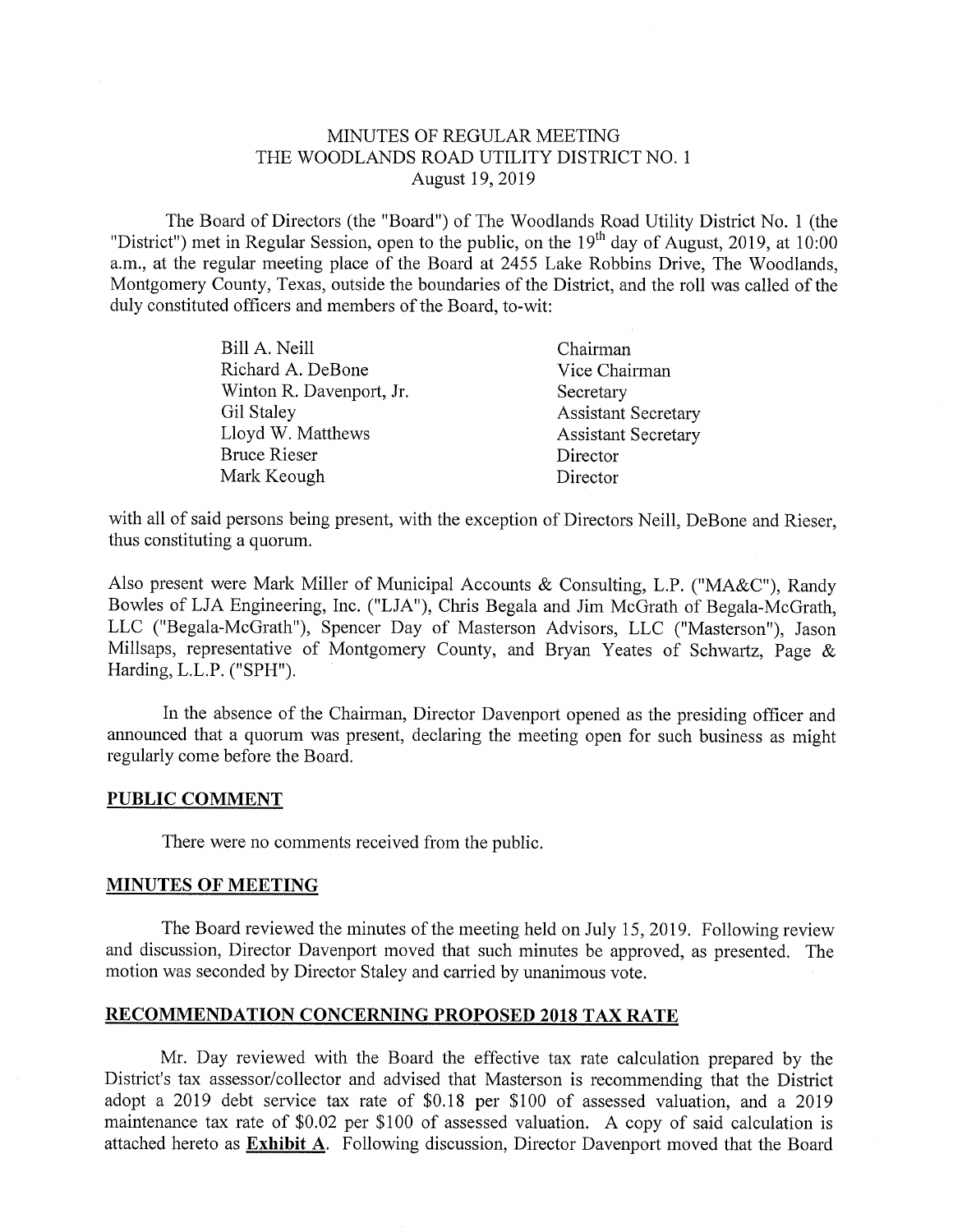declare its intention to levy a 2019 debt service tax rate of \$0.18 per \$100 of assessed valuation and a 2019 maintenance tax rate of \$0.02 per \$100 of assessed valuation. The motion was seconded by Director Staley and carried by unanimous vote.

# ACCEPTANCE OF CERTIFICATION OF EXCESS COLLECTIONS AND DEBT SERVICE COLLECTION RATE

The Board of Directors next received and reviewed a certification of excess debt service tax collections prepared by Tammy McRae, the District's tax assessor-collector, for debt service taxes for 2018-2019. Following review, Director Staley moved that the Board of Directors accept the certification of excess debt service tax collections, as presented. The motion was seconded by Director Davenport and carried by unanimous vote.

The Board of Directors then received and reviewed Ms, McRae's certification that the 2018-2019 anticipated debt service collection rate of 100% will be used in calculating the District's 2019 effective tax rate. Following review, Director Staley moved that such certification be accepted, as presented, The motion was seconded by Director Davenport and carried by unanimous vote.

Copies of the certifications thus approved are attached hereto as  $Exhibit B$ .

## ENGINEER'S REPORT

Mr, Bowles advised that he had nothing new to report to the Board at this time,

## DEVELOPER'S REPORT

There was no report to be presented at this time.

## TAX ASSESSOR/COLLECTOR REPORT

The Board next reviewed a written report prepared by Ms. Tammy McRae, the District's tax assessor/collector, concerning the accounting for and disbursement of tax collections for the month of July 2019. During such review, it was noted that, after adjustments, 99.54% of the District's 2018 taxes have been collected as of June 30, 2019. A copy of such report is attached hereto as Exhibit C,

# DISCUSSION REGARDING HOUSE BILL 2840 AND SENATE BILL 944

Mr. Yeates discussed House Bill 2840 with the Board, which adds Section 551.007, Texas Government Code, and sets forth requirements regarding public comments at Board meetings, In this regard, he noted that although the Board already includes an item regarding public comments on all agendas, SPH is considering whether House Bill 2840 will (i) impact the order of that item on the agenda, such as whether it appears as the first item on the agenda, and (ii) require any additional language on agendas explaining the public's rights to provide comments, and the content of such additional language, if added.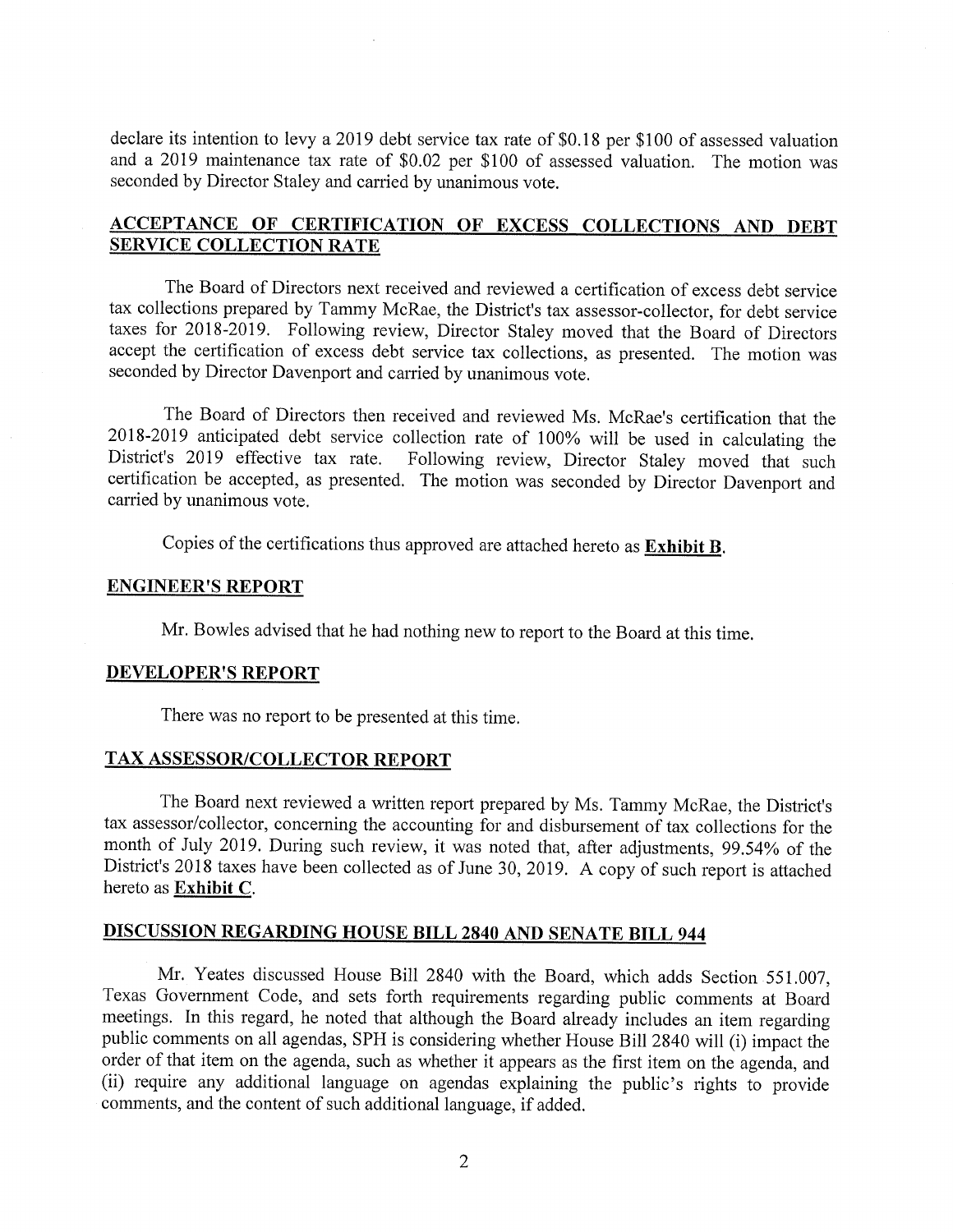Mr. Yeates next discussed Senate Bill 944 with the Board, which modifies Chapter 552, Texas Government Code (the "Public Information Act"), and primarily clarifies existing law regarding local government records. He advised the Board that, beginning on September 1, 2019, public information, which includes information written, produced, collected, assembled or maintained in connection with the transaction of District business, created or received by Directors or former Directors on a privately owned device, including e-mails, notes, text messages, or other documents, is subject to a request for information under the Public Information Act. Such information must either be forwarded to SPH or a District server or preserved by the Director in its original form in a backup or archive and on their private device for the minimum amount of time required for the applicable information under the District's records retention schedules, Directors must turn over such information on their private devices within 10 days of a request for same from the District's Records Management Officer or be subject to discipline by the Board or any other applicable penalties provided by the Public Information Act or Texas law,

### BOOKKEEPER'S REPORT

The Board reviewed a bookkeeping report, dated as of August 19, 2019, including a list of bills and charges to be paid, as prepared by MA&C. Following discussion, Director Davenport moved to approve such report and pay the bills and charges listed therein, with the exception of check nos. 2356 and 2359, which were voided. The motion was seconded by Director Staley and carried by unanimous vote. A copy of the bookkeeping report thus approved is attached hereto as Exhibit D.

## DISTRICT WEBSITE

Mr. Yeates presented to and reviewed with the Board a Memorandum regarding Legal Requirements for the District's Proposed Website and Other Considerations, a copy of which is attached here to as **Exhibit E**. Mr. Yeates advised that the Memorandum contains updated website requirements following the 86<sup>th</sup> Regular Session of the Texas Legislature. No action was taken by the Board in connection with this matter.

#### CLOSED SESSION

The Secretary announced that a closed session would not be necessary.

#### **ADJOURNMENT**

There being no further matters to come before the Board, Director Davenport moved that the meeting be adjourned. The motion was seconded by Director, Staley and carried by unanimous vote, and the meeting was adj



Secretary, Board of Directors